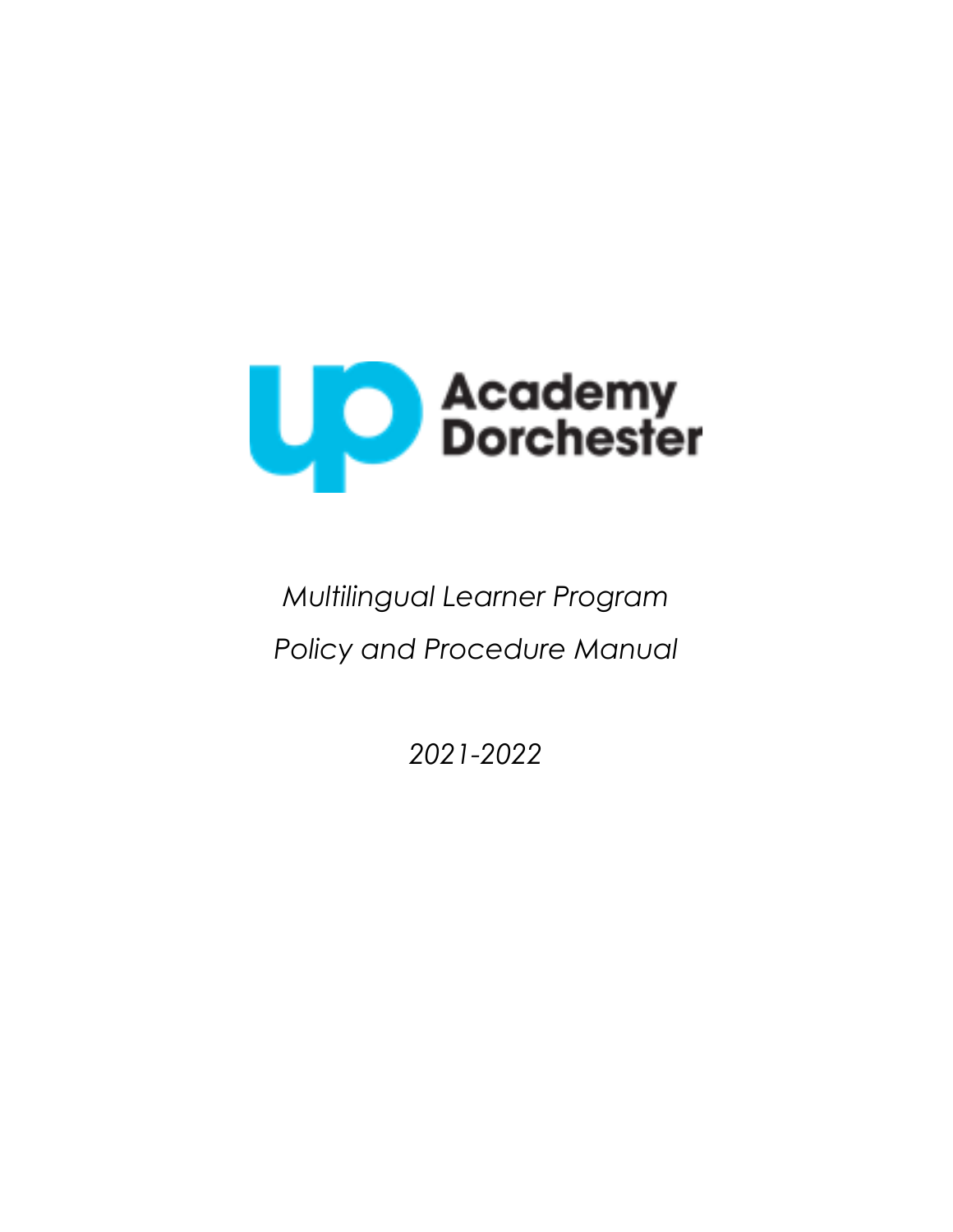# **Table of Contents**

# **Introduction**

- Our Vision
- Our Guiding Principles
- Description of the Manual
- Equal Access

# **MLL Coordinator Responsibilities**

### **Identification and Placement**

- Identification
- Placement
- Annual Assessment
- Benchmarks Toward Proficiency
- Former Multilingual learners

# **Our Program**

### **Participation in State and District-Wide Assessments**

**MCAS – General**

**Multilingual learners with Disabilities**

**File Maintenance**

**Licensure Requirements**

**Contact Information**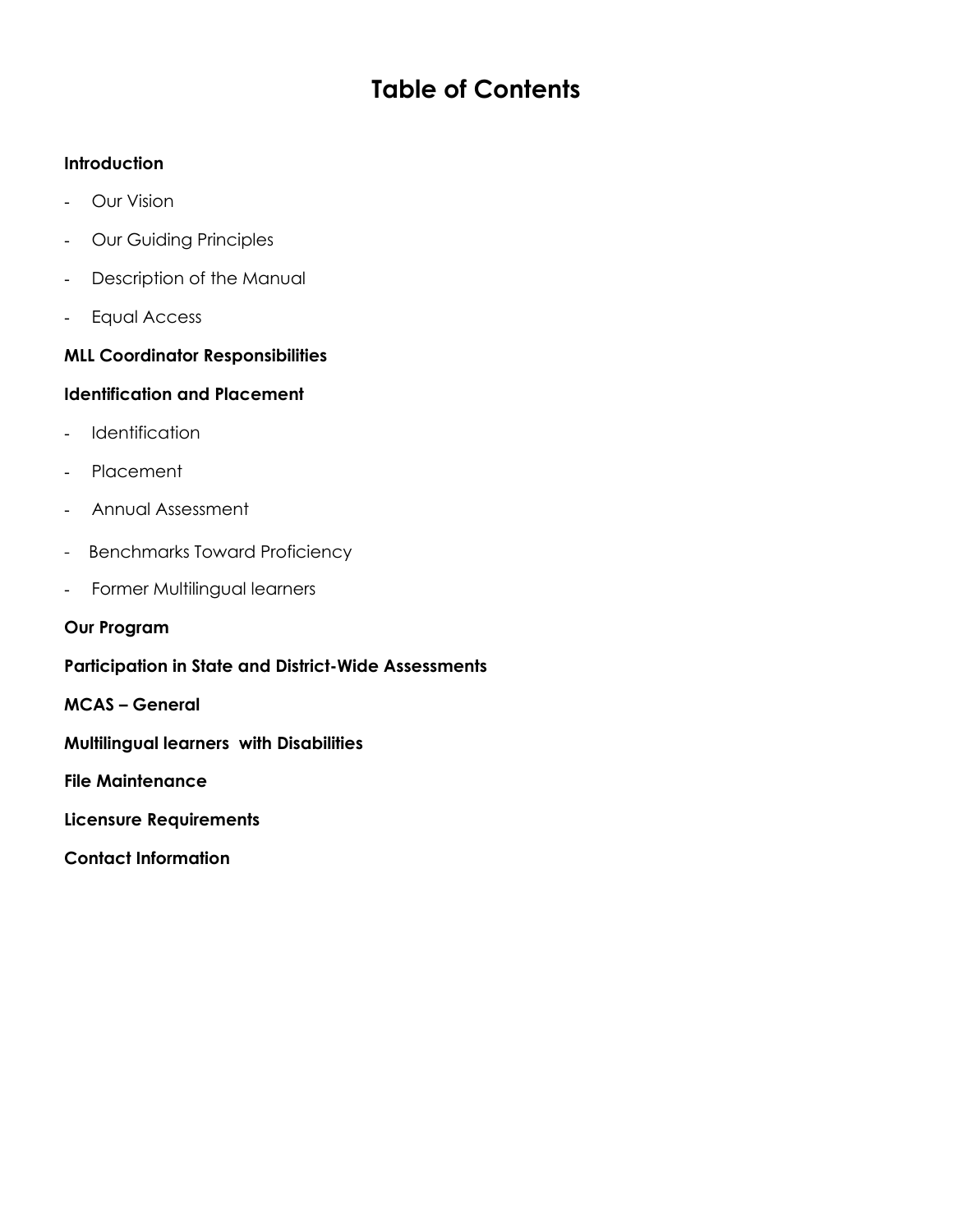# **Introduction**

# **Our Vision**

- UP Education Network's (UP or the Network) goal is to be a leader in the fiMLLd of Multilingual learning where all teachers collaborate to support Multilingual learners by implementing innovative practices that:
	- Utilize rigorous, higher-order thinking and data-driven differentiation to meet the linguistic and academic needs of all learners;
	- Empower MLLs as global citizens and real-world problem solvers, while celebrating their multilingual and multicultural identities; and
	- Promote the acquisition of academic discourse and content knowledge necessary for MLL scholars to be successful in mainstream classrooms, high school, college, and beyond.

### **Our Guiding Principles**

- **Learning Language Through Rigorous Content -** We believe students learn language best through rigorous academic content that is relevant and meaningful and by engaging in higher-order thinking tasks. We analyze the academic language demands specific to each content and grade level and use the WIDA standards in conjunction with content standards to plan rigorous content instruction with embedded language supports.
- **Scaffolding Access -** We combine our knowledge of students' English language development levels and the second language acquisition process with the WIDA standards to plan differentiated scaffolds and accommodations that provide all MLLs with fair entry points into grade level content and support them in making appropriate academic progress.
- **Integrating Language Practice -** In all lessons, we integrate reading, writing, listening, and speaking to provide students with ample opportunities to use and interact with language. We design our lessons so that language learning and deep robust thinking happen simultaneously. We deliver language-rich lessons that foster meaningful student collaboration, build academic discourse through oral interaction, and allow all students multiple opportunities to practice academic language in different capacities appropriate to their English language development levels.
- **Sharing Responsibility** We share the responsibility of teaching language. We believe that all teachers should support one another by coordinating and collaborating in planning for language and content instruction. We draw on ESL teachers' knowledge and expertise in advocating for MLLs and build the capacity of content teachers to teach the academic language of their discipline.
- **Using Data to Drive Instruction -** We consistently use both formal and informal measurements of students' language development across all four language domains and analyze this data to inform our instruction and differentiation.
- **Fostering Cultural Responsiveness & Multilingual Identities -** We value and seek to understand the home languages and cultures of our students by partnering with families. We incorporate those languages and cultures into our classroom communities and daily instruction. We empower our students to embrace their multilingualism and multiculturalism and see this part of their identities as an asset to society.
- **English Immersion -** Multilingual learners learn the language quickly when they hear English used by proficient speakers and when they use English to do meaningful academic work. At the same time, we believe in and reinforce the value of bilingualism and multiculturalism. Teachers do this by learning the unique knowledge Multilingual learners bring to a lesson and prompting students to use that knowledge to better understand the lesson.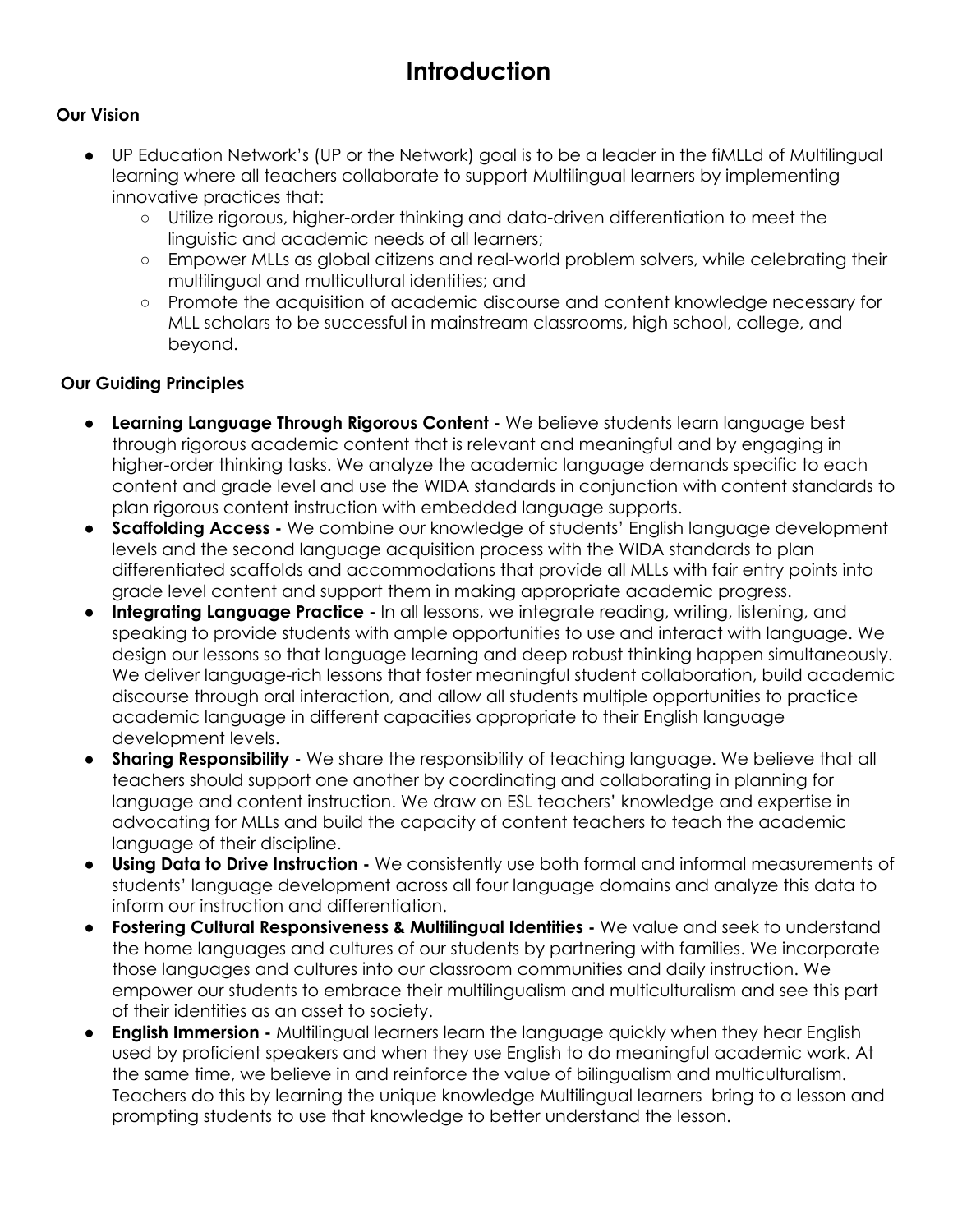- **Everyone Teaches Language** Every teacher who works with multilingual learners is responsible for helping students develop their language skills. Teachers design daily lesson language objectives that show students how to use the language in the content area in one small way. Students practice the language objective throughout the lesson, and the teacher assesses students' language growth daily and over time.
- **Everyone Scaffolds Language -** Multilingual learners learn English through content when the content is made meaningful to them. It is impossible for teachers to teach every aspect of language that Multilingual learners might not know in a given lesson. Instead the teacher scaffolds the language and provides accommodations so students can understand the lesson. Teachers do this by identifying the challenging language in a lesson that will not be taught and providing individualized scaffolds and accommodations to MLLs. Not all students need language scaffolding, and not all lessons require language scaffolding.

### **Description of the Manual**

This manual serves as a resource for UP Academy Dorchester's (UP Academy) staff, faculty, and administrators. It is designed to provide tools and information to create a strong program for its Multilingual learners . It includes policies and procedures required by law and describes best practices within the Network and UP Academy.

### **Equal Access**

Up Academy does not segregate MLL students from their native English speaker peers, except where programmatically necessary to implement English Language Education (ELE.) UP Academy ensures that MLL students participate fully with their native English speaker peers in academic and extracurricular activities. Students have the same opportunities to receive support services, such as guidance and counseling, in a language that the student understands. UP Academy ensures that MLL students are taught to the same academic standards and curriculum as other students. UP Academy uses grade-appropriate content objectives for MLL students based on district curriculum taught by qualified teachers. MLL students have access to the same special education services, Section 504 accommodation plans, and Multi-Tiered System of Support (MTSS) as their native English speaker peers.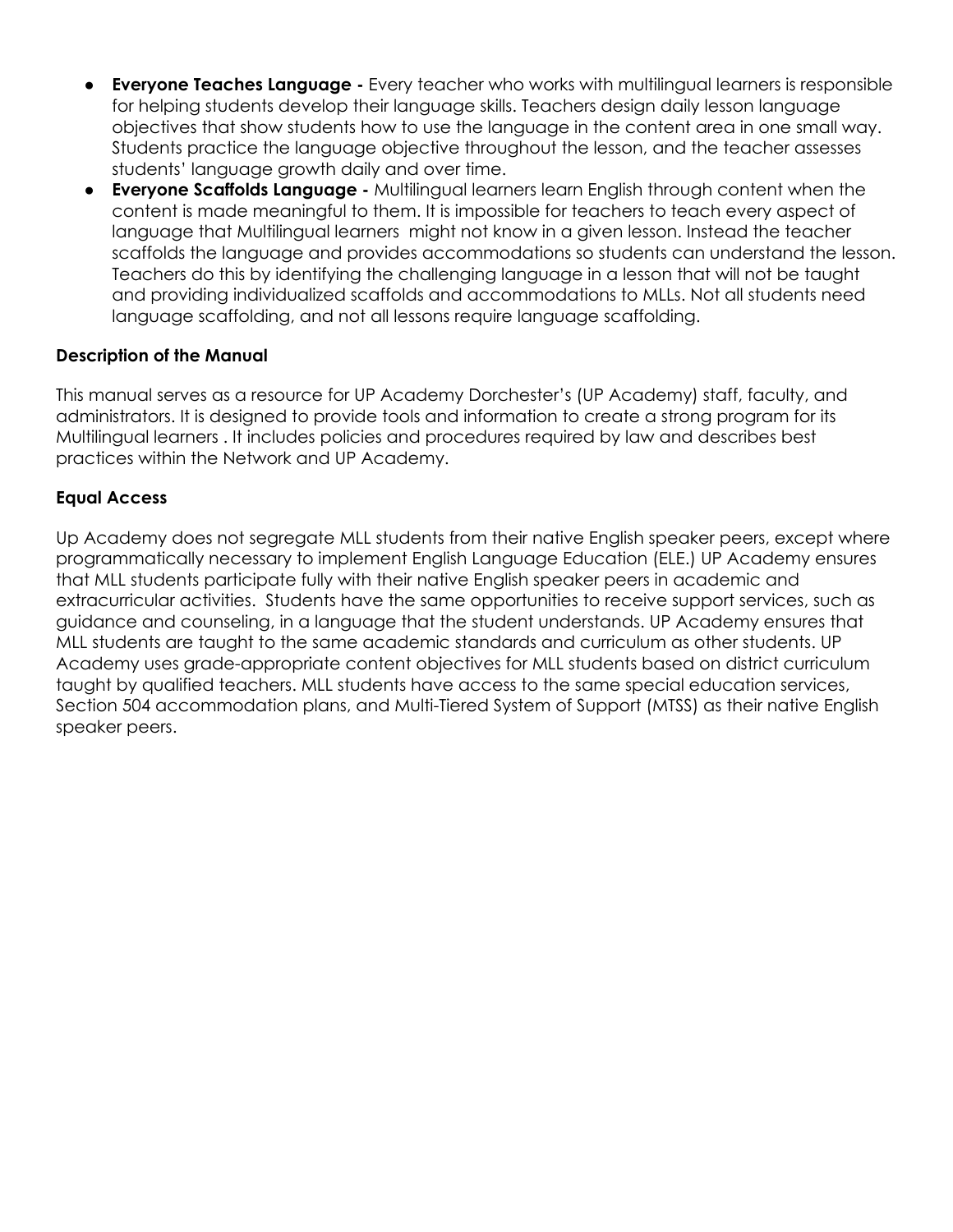# **MLL Coordinator Responsibilities**

There is an MLL Coordinator in each of the UP Academies. At UP Academy Dorchester, the MLL Coordinator's duties include:

- Ensure the MLL procedural requirements comply with federal, state, and Network requirements
- Create, update, and maintain folders with all MLL documentation for each student
- Coordinate and manage ACCESS testing
- Support school administrators in meeting the needs of English Language Learners
- Conduct meetings with MLL staff to coordinate district-wide activities including disseminating and receiving information, planning and implementing activities/events, addressing operational issues, etc.
- Observe and confer with MLL staff regarding instructional techniques, organization of practices, etc. for the purpose of providing guidance, coaching and mentoring
- Coordinate language proficiency testing (e.g. WIDA Screener, W-APT) to identify students who qualify for English Language Development programs.
- Facilitate and attend meetings, professional development, and trainings to convey and/or gather information required to meet the needs of English language learners
- Prepares reports and written materials, including Individualized Learning Plans, to document activities and ensure compliance
- Respond to inquiries from staff seeking MLL related information, assistance and/or direction related to the grade level or special MLL area activities
- Re-classify MLL students as FEL, or re-classify FEL students as MLL, as applicable
- Identify students who have not met their annual benchmarks on ACCESS testing and lead the process for developing and monitoring individual learning plans
- Participate in or ensure that another ESL teacher participates in any MTSS or IEP meetings for an MLL student
- Hold team members accountable for completing compliance-related and other identified tasks
- Lead or co-lead professional development to share best practices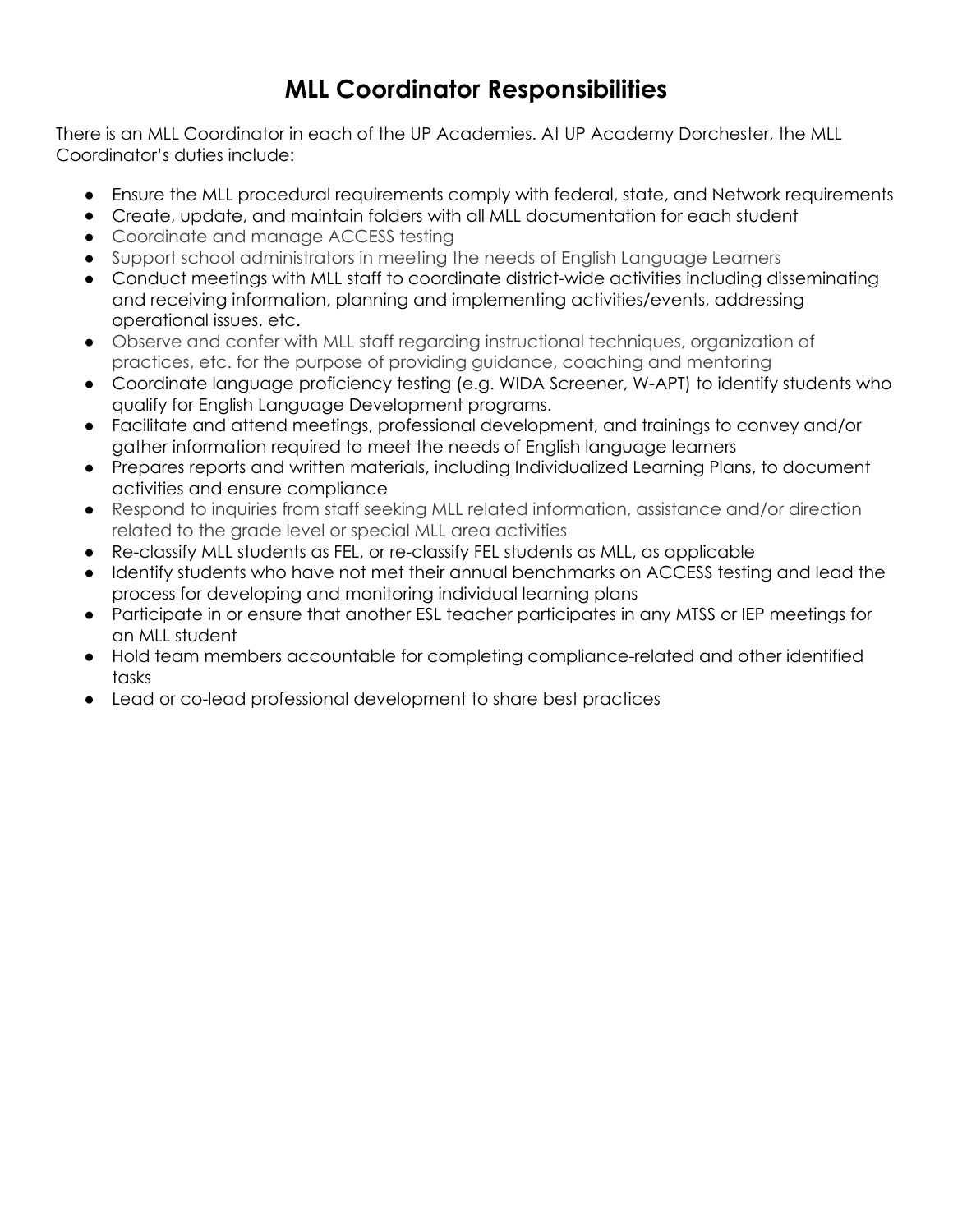# **Identification and Placement**

State and federal laws require that school districts assess the English proficiency of all newly enrolled students whose home language is other than English. The purpose of this assessment is to identify students' English language proficiency and to determine if they require direct instruction and support to complete ordinary class work in English. Based on the results of a linguistic evaluation, if students are identified as MLL, they qualify for language support services.

# **Identification**

- Enrollment in Boston Public Schools (BPS), including UP Academy, requires registration through Welcome Services, where families must complete a Home Language Survey. If the answers to the survey indicate that a language other than English is spoken at home, the school in which they enroll must evaluate the student for language proficiency/dominance.
- For students who arrive at UP Academy without an English proficiency score but who live in a home where a language other than English is spoken, ESL teachers at UP Academy evaluate them in the first few weeks of school using the WIDA Screener.
- Some students arrive at UP Academy from other BPS schools and have already been evaluated for MLL status. If a student arrives at UP Academy from another school in the United States, ESL teachers will review the cumulative file from the sending school and analyze prior language testing results.
- Any student who is administered the WIDA Screener and scores an overall composite proficiency level of 4.0 and a composite literacy (reading/writing) proficiency level of 4.0 or below is considered to be an MLL and is eligible for MLL services. Only students who achieve a 4.5 composite proficiency level as well as 4.5 composite literacy (reading/writing) proficiency level are considered English proficient.
- The MLL Coordinator places a copy of the test results in the student's file and enters the MLL designation data into ASPEN.

# **Placement**

- UP Academy's MLL Coordinator analyzes the WIDA levels and needs of each student. Based on those results, the school may recommend placement in a Sheltered English Immersion (SEI) classroom, or they might determine the student does not need ESL services. UP Academy's ESL staff then shares the test results and recommended placement with the student's family, in their home language, no later than 30 days after the screening has been administered. They also place a copy of the results in the student's cumulative folder. If the parent agrees to the placement, UP Academy sends a Parent Notification Letter, written in the family's home language, and places a copy of the letter in the student's cumulative folder.
- A parent may decline to enroll their child in the recommended English language program by signing an opt-out letter. If a parent opts out, the student will not receive ESL services, and a copy of the letter is maintained in the student's cumulative folder and the ESL folder. These students are still considered MLL students until they meet the exit criteria. UP Academy will administer ACCESS annually to determine their English language proficiency development.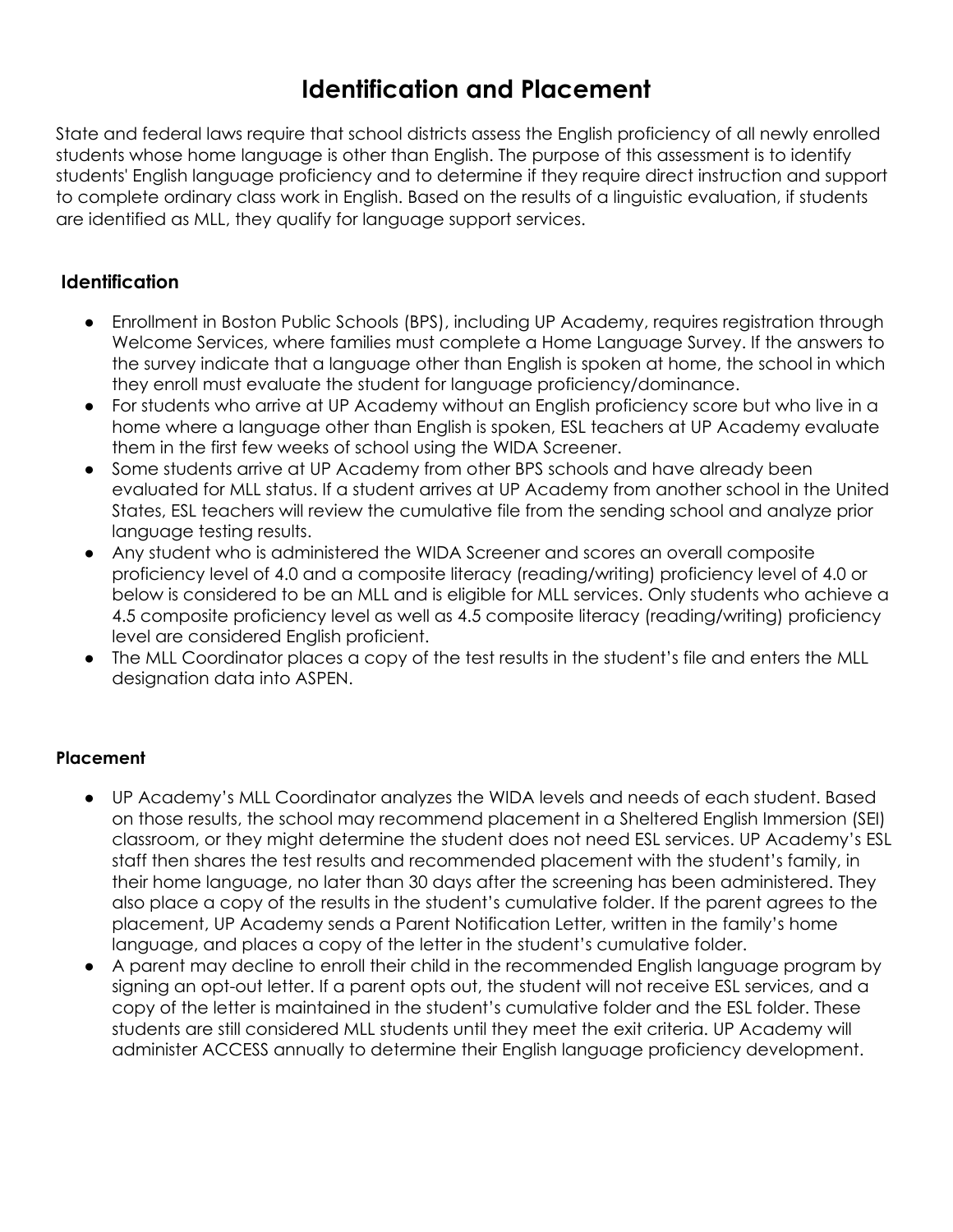### **Annual Assessments**

- UP Academy tests the English proficiency of all MLL students annually.
- Students take the WIDA ACCESS Test (ACCESS) in January of each year, which measures their proficiency in reading, writing, listening, and speaking English. ACCESS is administered by staff who have completed WIDA's ACCESS Administration training. UP Academy considers the results to drive programming for the following academic year and shares the results with families.
- MLL students also participate in the same standardized and curriculum-based assessments as their non-MLL peers.

### **Benchmarks Toward Proficiency**

Each year, based on a student's ACCESS score, the Massachusetts Department of Elementary and Secondary Education determines a target for the following year. The target, or benchmark, is the minimum score needed by the student to remain on track to attaining English proficiency within six years.

UP Academy monitors the progress that students are making in meeting English proficiency benchmarks. For MLLs who are not meeting English proficiency benchmarks, the school will:

- identify areas in which the student needs improvement;
- establish personalized goals for the student to attain English proficiency;
- assess and track the student's progress in the identified areas;
- obtain and incorporate input from the parents or legal guardian of the MLL; and
- review resources and services available to assist the MLL.

Some of the steps the school might take include:

- evaluate strategies for improving instructional practices and routines for MLLs
- provide additional support to teachers of MLLs, including professional development and coaching
- examine the adequacy of the curriculum and materials available to teachers of MLLs
- obtain supplemental materials designed to assist MLLs who are struggling with attaining English proficiency
- establish language support teams that may include English as a second language (ESL) teachers, content teachers, school administrators, guidance counselors, and other relevant personnel
- support structured collaborative opportunities for teachers of MLLs (ESL teachers and content teachers) to review student performance data regularly

#### **FELs**

- Annual assessments are also used to determine when an MLL student meet the criteria for exit from MLL programming. Those students become classified as a Former English Learner (FEL). Criteria for designation as FEL are as follows:
	- Overall Score of at least Level 4.2 on ACCESS
	- Composite Literacy Score of at least Level 3.9 on ACCESS
	- Ability to perform ordinary classwork in English as indicated by one or more of the following measures: grades, locally-administered academic assessments, written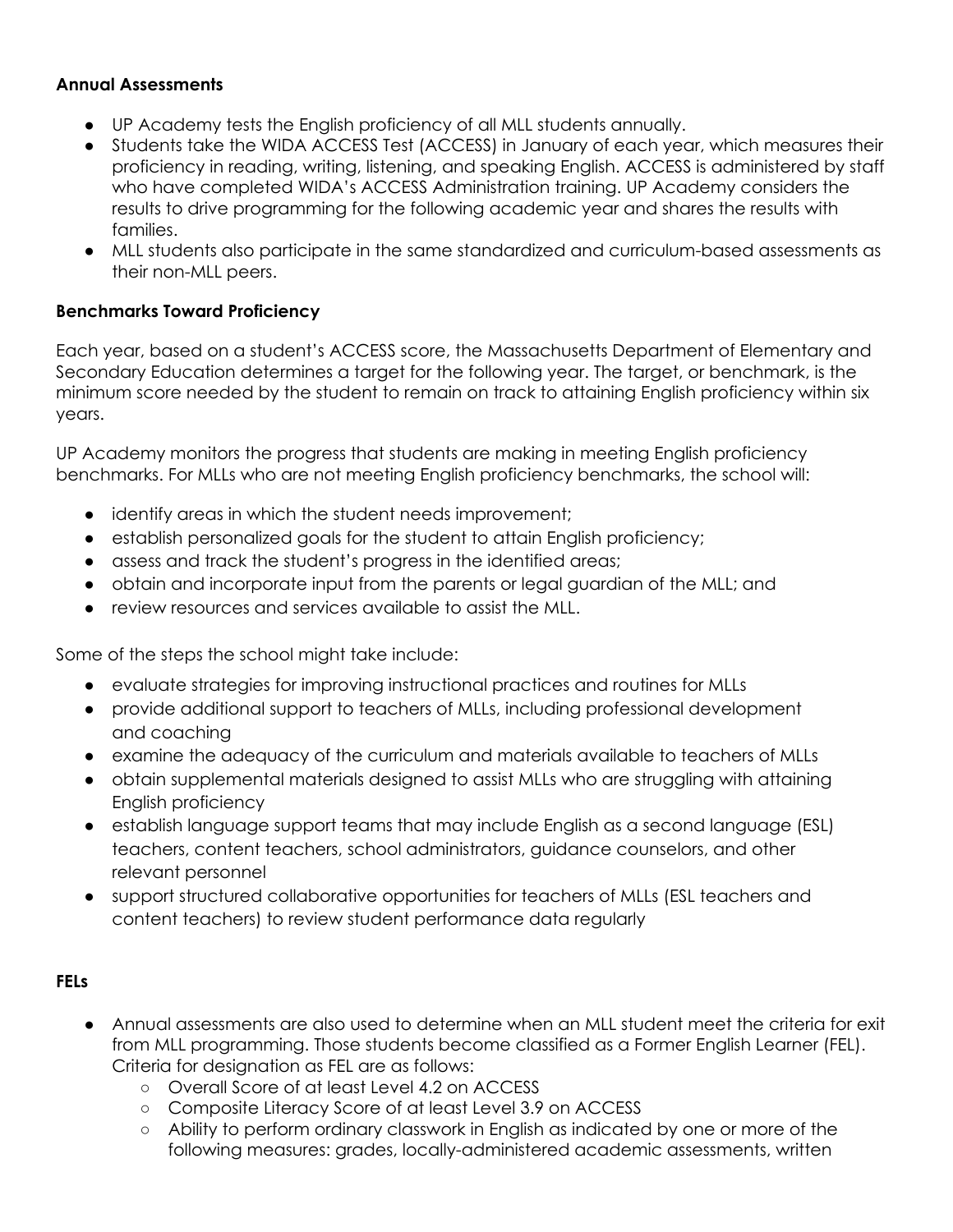observations and recommendations from the student's teachers, WIDA Performance Definitions and CAN DO Descriptors, and performance on MCAS content area tests

Once a student has been re-designated as FEL, UP Academy will monitor him/her for four years to assess their academic progress without language support. If a FEL fails to make academic progress, as measured by his or her grades and content area assessments, and the school-based team determines that this failure is due to a lack of English language proficiency, then the student must be re-classified as an MLL. The student will be assigned to the SEI program with ESL services. The student will take ACCESS until he or she can demonstrate the ability to do class work in English without language support.

# **Our Program**

UP Academy operates an SEI program. Students designated as MLL are placed in a cohort that includes both MLL and non-MLL students. Classes in those cohorts are taught by SEI-endorsed teachers with licenses in the appropriate content area (or teachers on DESE waivers). They participate with their non-MLL peers in all content areas. Typically, these students are clustered to facilitate differentiation and service delivery. Depending on students' levels, as described below, they will receive pull-out services, push-in services, or a combination of the two.

When ESL teachers push into classrooms, they co-teach lessons with the general education teachers, usually during ELA. Both teachers have internalized the lesson and the needs of the students and are accountable for content mastery and language development. They meet at the beginning of the school year to establish a relationship, norm on classroom culture, and start to get to know the students on their rosters. They have common planning opportunities throughout the school year during which they plan for co-teaching.

When students are pulled out, their ESL teacher a deeper guided reading cycle that incorporates vocabulary, reading at their level, academic discussion, and writing at their level during a literacy block.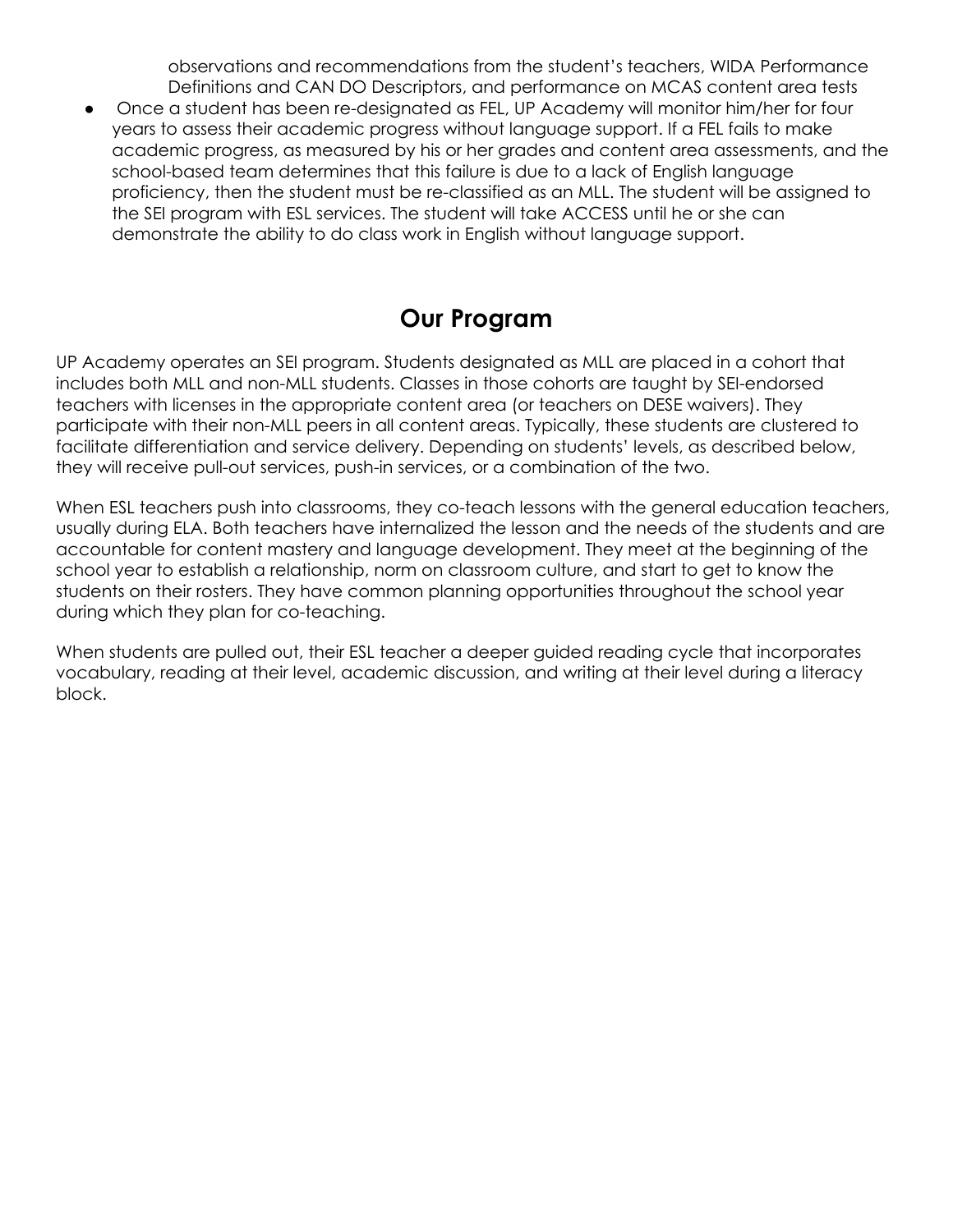# **Participation in State and District Wide Testing**

### **MCAS – All Students**

All MLL students participate in the grade-level determined administration of the MCAS exam, as required and in accordance with DESE guidelines. There is one exception: students who are in their first year of enrollment in U.S. schools do not need to participate in MCAS. If they do participate in MCAS, their scores do not count towards the school's statistics. MLL students (current and former) students may use approved bilingual dictionaries with word-to-word translations but not definitions during testing. They are also entitled to extra time to complete the assessments.

# **Multilingual learners with Disabilities**

Many students with disabilities, including Multilingual learners , are allowed accommodations on state and district wide testing, including MCAS. Their allowable accommodations are listed in their Individualized Education Plan (IEP) or 504 Accommodation Plan (504 Plan).

A student's IEP or 504 team must also determine how the student will participate in ACCESS testing and document this information in the IEP or 504 plan. Accommodations for MCAS are available for ACCESS testing, with the following exceptions:

- Accommodation 12 (Braille)
- Accommodation 18 (Electronic Text Reader, except ELA Reading Comprehension test, which is nonstandard accommodation 28)
- Nonstandard accommodation 26 (Test Administrator Reads Aloud the MCAS ELA Reading Comprehension Test). This accommodation is not available for use on the Reading portion of the ACCESS for MLLLs test, per WIDA consortium policy. Students may attempt the test without the accommodation to receive an overall score.
- Nonstandard accommodation 28 (Electronic Text Reader for the ELA Reading Comprehension Test)
- Speaking and Listening are presented together, alternating between a listening task and a speaking task.
- The test administrator scores all components as test is administered.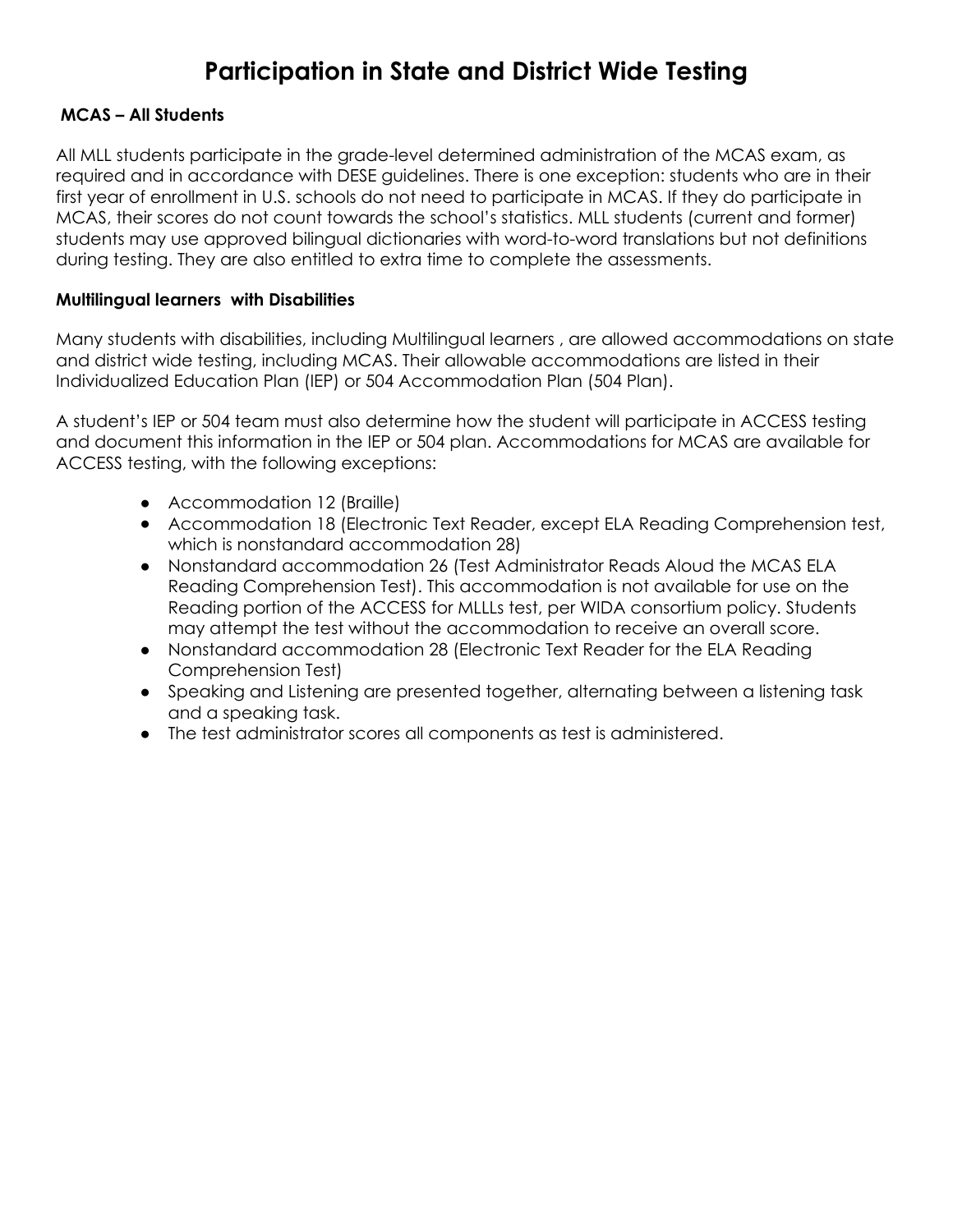# **Records of MLL Students**

UP Academy's MLL Coordinator maintains a folder specific to MLL documents for each MLL and FEL student. Those records are stored in the MLL Coordinator's office. Those folders include:

| <b>Annual Documentation for MLLs or FELs</b><br>One copy in each file per year |  |  |
|--------------------------------------------------------------------------------|--|--|
| <b>Assessment &amp; Data</b>                                                   |  |  |
| <b>ACCESS Results and Report</b>                                               |  |  |
| MCAS Test Results & Accommodations (if applicable)                             |  |  |
| Individualized Learning Plan (if applicable)                                   |  |  |
| <b>Program Placement &amp; Updates</b>                                         |  |  |
| Annual Notification of Program Placement Letter                                |  |  |
| Waiver Forms (if applicable)                                                   |  |  |
| Opt-out Forms (if applicable)                                                  |  |  |
| Add/Restore MLL Status Form (if applicable)                                    |  |  |
| <b>Teacher Documents</b>                                                       |  |  |
| Copy of Class Schedule                                                         |  |  |
| Copies of MLL Reports/Report Cards in English and Native Language              |  |  |
| <b>Parent Documents</b>                                                        |  |  |
| Parent Notification of W-APT or ACCESS                                         |  |  |
| Parent ACCESS Scores Report                                                    |  |  |
| <b>SPED Documentation (if applicable)</b>                                      |  |  |
| IEP or 504 Plan Meeting Minutes (Initial or Annual)                            |  |  |
| Testing Accommodations for MCAS and ACCESS                                     |  |  |
| <b>FMLL Documentation (if applicable)</b>                                      |  |  |
| Reclassification to FEL Document / Meeting Form                                |  |  |
| Parent Notification of FEL Reclassification                                    |  |  |
| <b>FEL Monitoring Checklist</b>                                                |  |  |
| <b>SLIFE Documentation (if applicable)</b>                                     |  |  |
| Pre-Screener                                                                   |  |  |
| <b>SLIFE Interview Form</b>                                                    |  |  |
| <b>SLIFE Literacy and Numeracy Tests</b>                                       |  |  |
| SLIFE Individualized Learning Plan                                             |  |  |